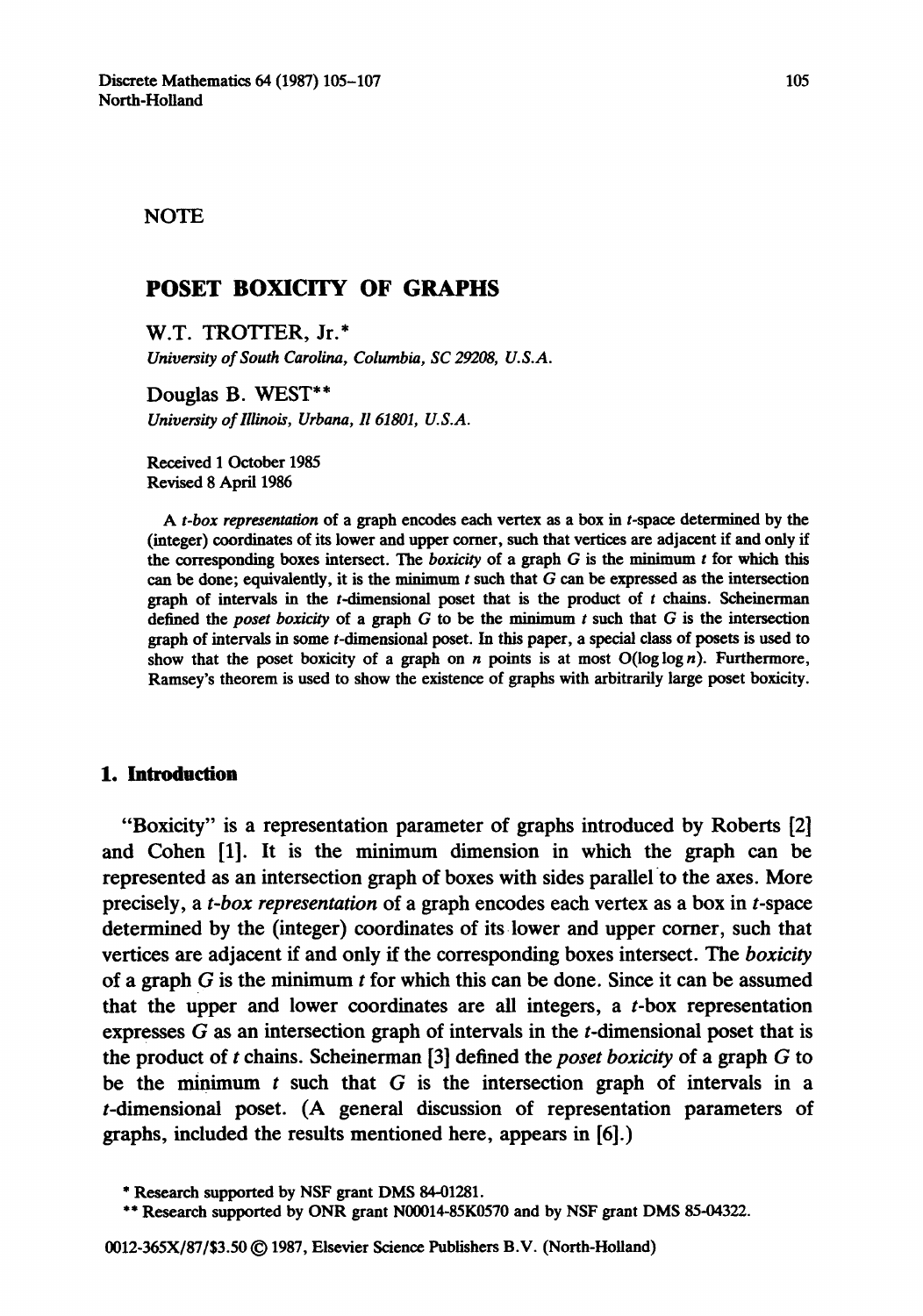In this paper, we consider how large the poset boxicity can be for a graph on  $n$ points. The best possible upper bound for boxicity is  $\left[\frac{1}{2}n\right]$  [2], with the extremal graphs characterized in [5]. The only graph achieving boxicity  $\frac{1}{2}n$  is  $K_{2,\dots,2}$ , but the poset boxicity of this graph is always at most 4. We will construct a family of graphs whose poset boxicity cannot be bounded by any constant, which we show by repeated application of Ramsey's Theorem. First, we use a special class of posets to show that the poset boxicity of a graph on  $n$  points is always at most  $O(\log \log n)$ .

#### **2. The upper bound**

**Theorem** 1. *The poset boxicity of a graph on n vertices is at most* O(log log n).

Proof. Given G on n vertices, we define a poset *p(G)* of height 2. *P(G)* has a maximal element  $a_i$  and a minimal element  $b_i$  for each vertex  $v_i$  in G.  $P(G)$  has a middle element  $c_e$  for each edge e in G, and the relations are defined by  $a_i > c_e$ and  $b_i < c_e$  if and only if  $i \in e$ . For simplicity, we also have  $a_i > b_i$  for all i, j. Clearly G is the intersection graph of the intervals  $\{(a_i, b_i)\}\$ in  $P(G)$ ; the intervals intersect if and only if G has the edge  $v_i v_i$ .

The dimension of  $p(G)$  is at most twice the dimension of the poset  $Q$  induced by its middle and bottom levels, because any realizer  $L$  for  $Q$  can be extended to a realizer for P by taking two copies  $L_1$  and  $L_2$ , upside-down, replacing each appearance of  $b_i$  in  $L_2$  by  $a_i$ , adding  $a_1, \ldots, a_n$  at the top of each chain of  $L_1$ , and adding  $b_1, \ldots, b_n$  at the bottom of each chain of the modified  $L_2$ . Hence we consider Q. For any G, the resulting  $Q$  is a subposet of the poset induced by the sets of size 1 and 2 among the lattice of all subsets of an  $n$ -set. Hence its dimension is at most the dimension of that poset. Spencer [4] showed that the dimension of that poset is  $O(\log \log n)$ .  $\Box$ 

#### **3. The lower bound**

**Theorem** 2. *For any integer t, there exists a graph whose poset boxicity exceeds t.* 

**Proof.** Suppose that every graph can be represented in a t-dimensional poset. Consider a graph  $G_n$  defined on the 2-element subsets of  $\{1,\ldots,n\}$  by creating an edge between  $\{i, j\}$  and  $\{j, k\}$  for each triple  $i < j < k$ . Let P be a poset of dimension at most t in which G has an interval representation, and let  $I(i, j)$  be the interval of P assigned to the vertex  $\{i, j\}$  by the representation. Let  $a(i, j)$  and  $b(i, j)$  be the top and bottom elements of  $I(i, j)$ . For each triple  $i < j < k$ , choose an element  $p(i, j, k) \in I(i, j) \cap I(j, k)$ .